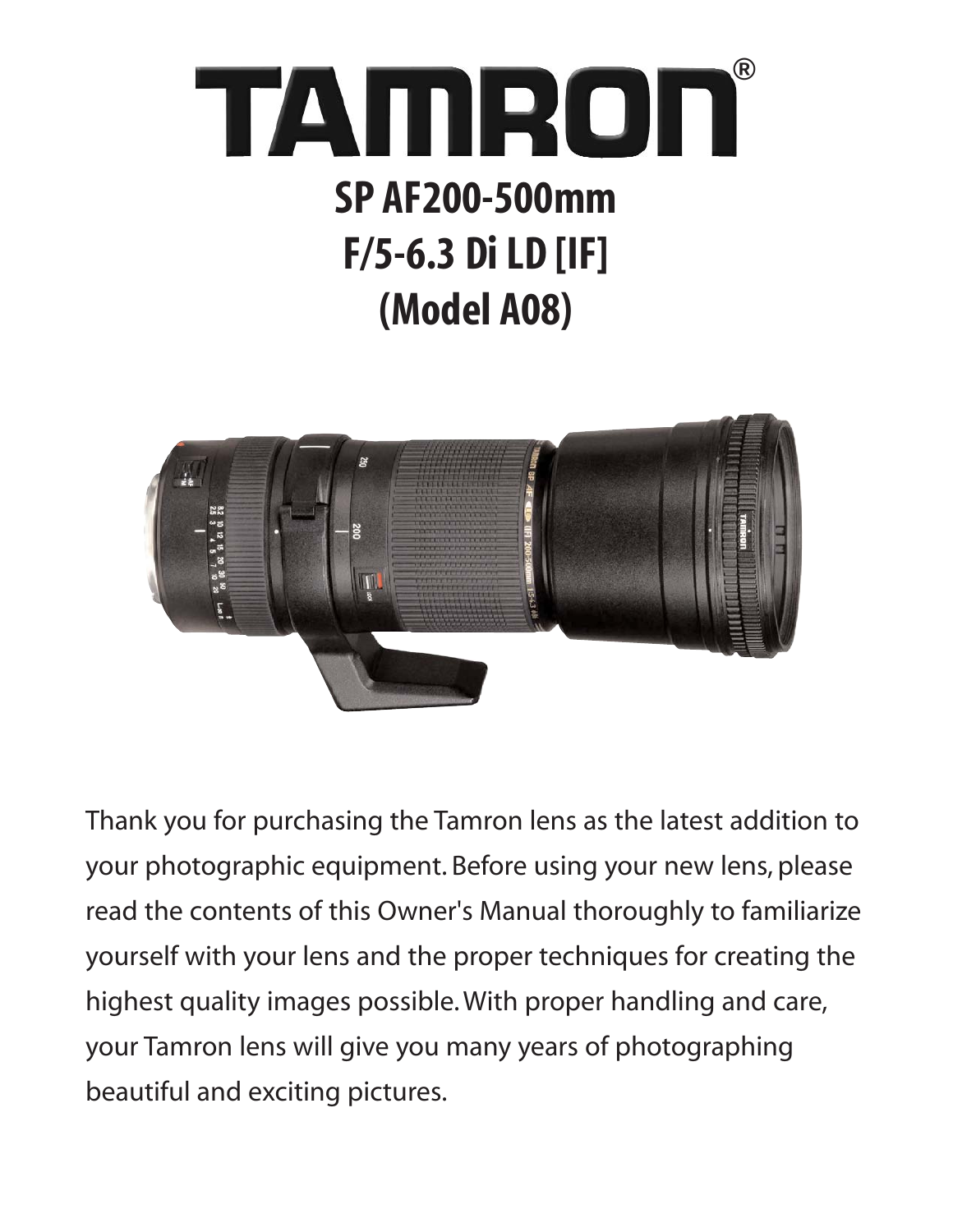

#### **NOMENCLATURE**

- 1-1. Hood attaching alignment mark (on lens)
- 1-2. Hood attaching alignment mark (on FEC)
- 1-3. Hood attaching alignment mark (on hood)
- 2. Hood attachment mark
- 3. Lens hood
- 4. Hood filter ring
- 5. Zoom ring
- 6. Zoom lock switch
- 7. Zoom index mark
- 8. Focusing ring
- 9. Distance scale
- 10. Aperture index (Nikon)
- 11. Tripod mount horizontal and vertical position mark
- 12. Tripod mount ring
- 13. Tripod mount mark
- 14. Distance index
- 15. Tripod socket fixing screw
- 16. Tripod socket
- 17. FEC attaching ring
- 18. FEC ring
- 19. Filter Effect Control (FEC) adapter
- 20. Aperture ring (Nikon)
- 21. Aperture scale (Nikon)
- 22. Minimum aperture lock button (Nikon)
- 23. Distance index
- 24. Aperture scale for finder display
- 25. Lens mount / Lens mount contacts
- 26. Lens attachment mark (Canon, Minolta)
- 27. Aperture mark for long focal lengths (Nikon)
- 28. AF-MF switch (Canon)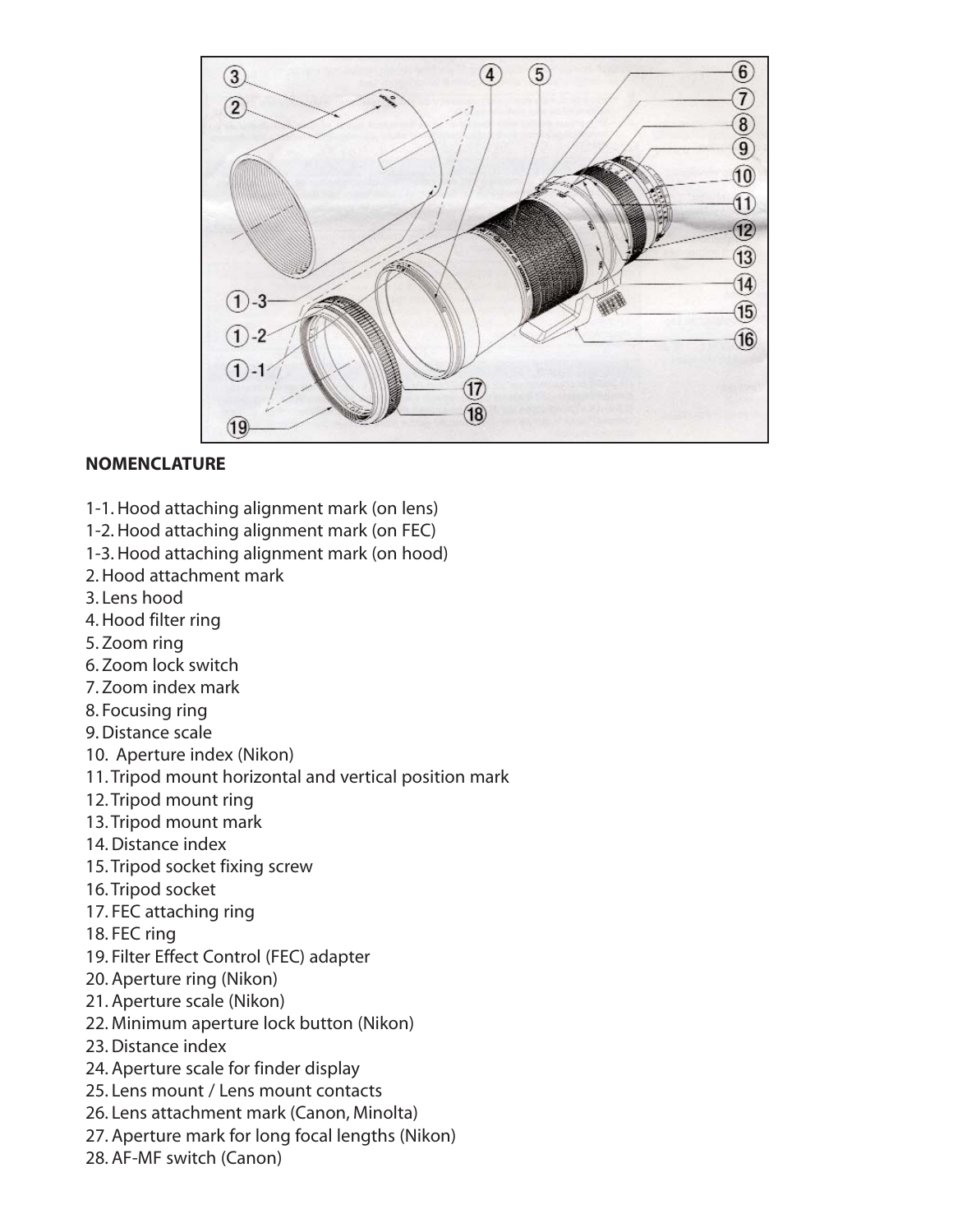#### **SPECIFICATIONS**

| <b>FOCAL LENGTH</b>                             | $200 - 500$ mm                           |
|-------------------------------------------------|------------------------------------------|
| <b>MAXIMUM APERTURE</b>                         | $F/5 - 6.3$                              |
| <b>ANGLE OF VIEW</b>                            | 12 - 5 deg.                              |
| <b>LENS CONSTRUCTION</b><br>(GROUPS / ELEMENTS) | 10/13                                    |
| <b>MINIMUM FOCUS DISTANCE</b>                   | 2.5 m (8.20ft)<br>(Full zoom range)      |
| <b>MAXIMUM MAGNIFICATION RATIO</b>              | 1:5.0 (at 500mm)                         |
| <b>FILTER SIZE</b>                              | 86 mm                                    |
| <b>LENGTH</b>                                   | 224.5 mm<br>(Except for the FEC adapter) |
| <b>DIAMETER</b>                                 | 93.5 mm                                  |
| <b>WEIGHT</b>                                   | 1226 g<br>(Except for the FEC adapter)   |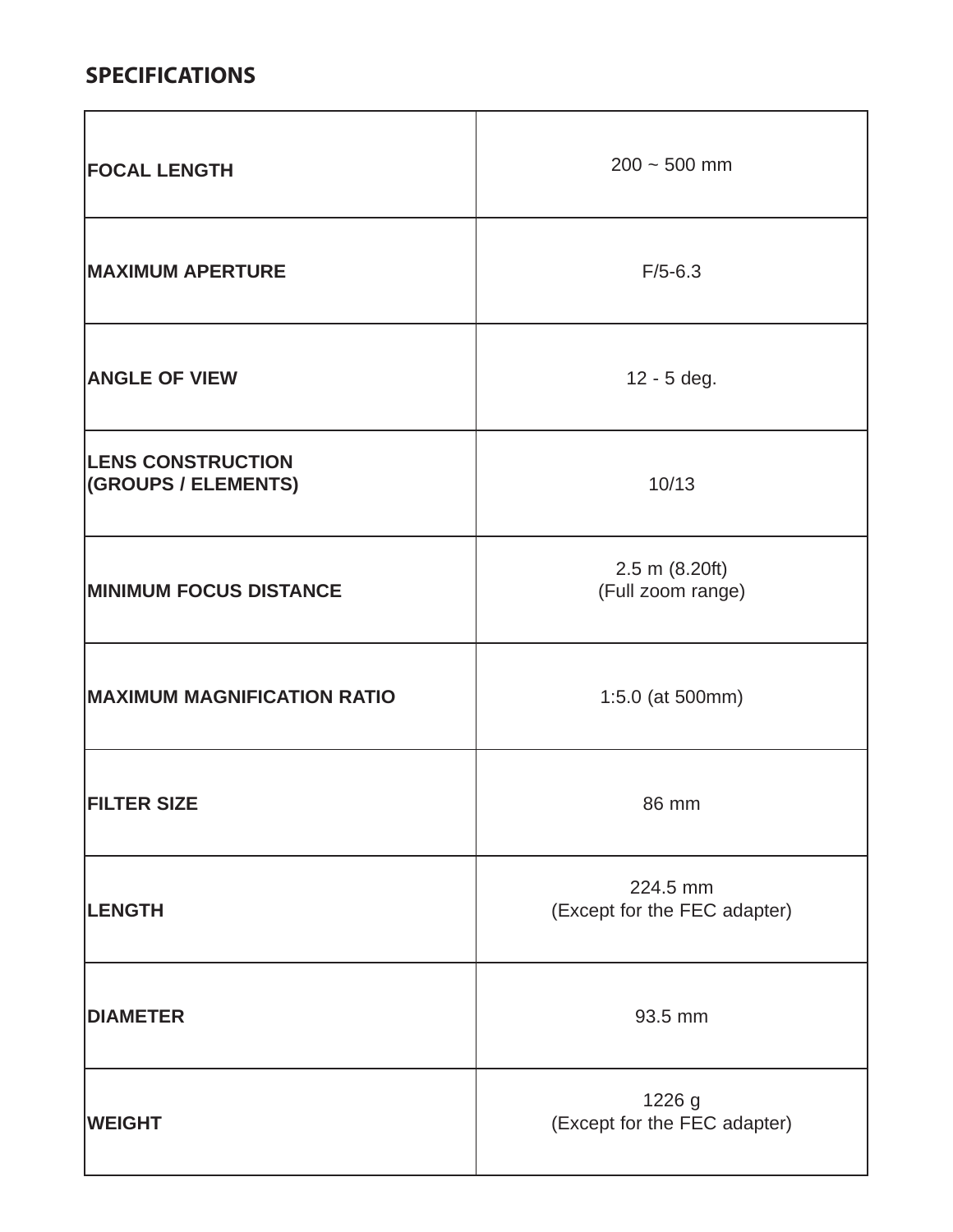### **ATTACHING AND REMOVING THE LENS**

#### \*How to mount the lens

Remove the rear lens cap and align the lens attachment mark on the lens barrel with its counterpart on the camera mount and insert lens. Rotate the lens clockwise until it click-locks. For Nikon model, align the lens attachment mark on the camera and the aperture index on the lens to attach the lens.

#### \*How to detach the lens

Pressing the lens release button on the camera down, turn the lens counterclockwise (in case of Nikon lens, clockwise), and lift the lens off the camera's lens mount.

## **FOCUSING (AUTOFOCUS)**

Switch the camera to the autofocus mode (AF). Press the shutter button lightly while viewing through the camera's viewfinder, the lens focuses automatically. An in-focus mark will light when lens focuses on the main subject sharply. Press the shutter button further to photograph.

**\***When set on AF mode, be very careful not to hinder the autofocusing movements of the lens. Such interference may cause serious damage to the lens mechanism.

**\***Select between the autofocus and manual focus modes by using the AF/MF switch on the camera body when using a Nikon or Minolta lens. The lens for Canon camera has an AF-MF switch on the lens barrel.

## **FOCUSING (MANUAL FOCUS)**

Switch the camera to manual focusing mode (MF) in case of a Nikon or Minolta. In case of Canon, switch to MF by using AF-MF switch on the lens barrel. Focus by manually rotating the focusing ring while viewing through the camera's viewfinder. The main subject in the viewfinder will be sharp when the lens is focused correctly.

**\*** Press the shutter button lightly while operating the lens for focusing. The focus aid mark in the viewfinder will light up when the subject is in critical focus.

**\*** At infinity, make sure the image in the viewfinder appears sharp. The infinity position on the lens is made with certain allowances to insure proper focus under a variety of conditions.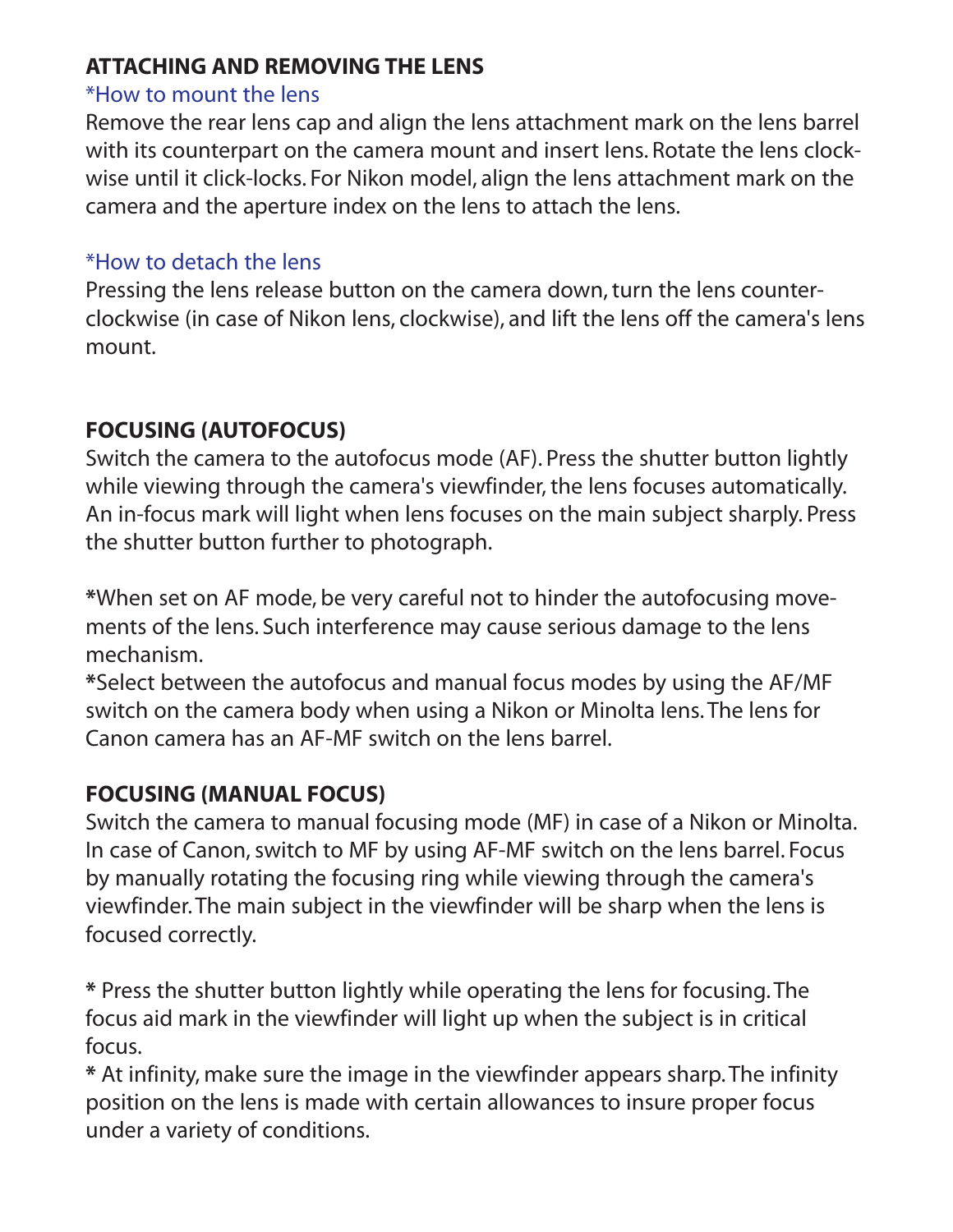## **LENS APERTURE AND AE MODE**

**\*** Setting lens f-numbers with Canon and Minolta cameras

Set the f-number with the aperture setting device of the camera body in accordance with the selected photographing mode.

## **\*** Setting lens f-numbers with Nikon

Depending on the photography mode, it is possible to set the aperture on either the lens aperture ring or on the camera body, or both.

#### **\*** Setting aperture on the lens aperture ring

Move the lens aperture ring from the smallest aperture, and align it with the mark for the desired aperture.

**\*** Setting the aperture on the camera

Move the lens aperture ring from the smallest aperture, and set the desired aperture on the camera.

## **FILTER EFFECT CONTROL (FEC) ADAPTER**

The FEC adapter has been made standard equipment for the A08 and allows a filter to rotate while the hood is attached. By rotating the FEC ring, the filter attached, such as a PL filter, can be adjusted.

**\*** The FEC adapter can be attached using the filter screw on the lens. Please note that forcing the screw or tightening too far may strip the threads making it impossible to remove the adapter.

**\*** Firmly tighten the FEC adapter when attaching it. If it is not firmly tightened, then it may come off when attaching or removing the hood.

# **\***Attaching and Removing the FEC Adapter

Attaching

- 1. Screw the FEC adapter to the hood filter ring in the same way as the filter
- 2. Rotate the FEC adapter clockwise
- 3. The FEC adapter attaches to the lens.

#### Removing

- 1. Turn the FEC adapter counterclockwise
- 2. The FEC adapter comes away from the lens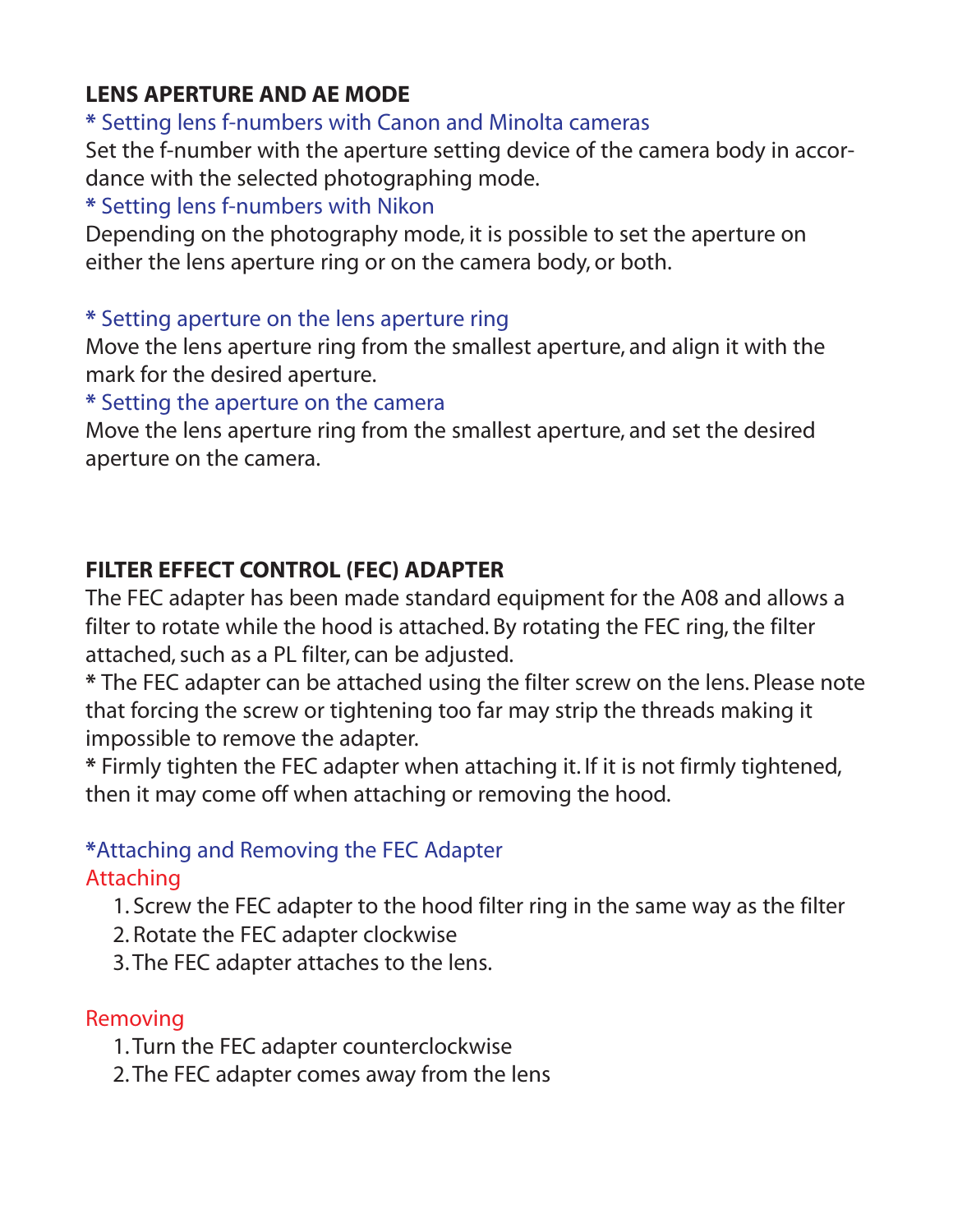#### **LENS HOOD**

### **\***Attaching the lens hood when the FEC is not attached

1. Align the attaching mark on the hood and the hood attaching mark on the lens, then mount the hood evenly.

2. Turn the hood (approx 90 deg.) until the hood attachment mark "TAMRON O" and the hood attachment mark on the lens lines up and you hear a click when the hood is fixed.

#### **\*** Removing when the FEC adapter is not attached

1. Firmly turn the hood in a counterclockwise direction until you hear a click to release it.

2. Then turn the hood attaching alignment to remove it.

#### **\*** Attaching the lens hood when the FEC adapter is attached

1. Hold the FEC ring firmly with one hand so it does not turn.

2. Line up the hood attaching alignment mark on the hood and the hood attachment mark on the FEC, then mount the hood evenly.

3. Turn the hood until the hood attachment mark "TAMRON O" and the hood attaching alignment mark on the FEC lines up and you hear a click when the hood is fixed.

## **\*** Removing the lens hood when the FEC adapter is attached

1. Hold the FEC ring firmly with one hand so that it does not turn.

2. Firmly turn the hood in a counterclockwise direction until you hear a click to release it.

3. Then turn the hood to remove it.

#### **\*** Stowing the lens hood

You can reverse and attach the lens hood when it is stowed.

1. Reverse the hood and align the hood attachment mark "TAMRON O" with the hood attaching alignment mark on the lens and mount it.

2. Rotate the hood clockwise, the hood is difficult to pull off towards the front (because of the construction, the hood will not be fixed when attached backwards.)

**\*** The hood for the A08 does not lock when it is reversed due to constructional configuration. When carrying the lens, be sure to hold the lens firmly. If you carry it by the hood portion only, the hood may come off the lens causing it to fall. Do not do this as it may cause bodily harm or substantial damage to the lens.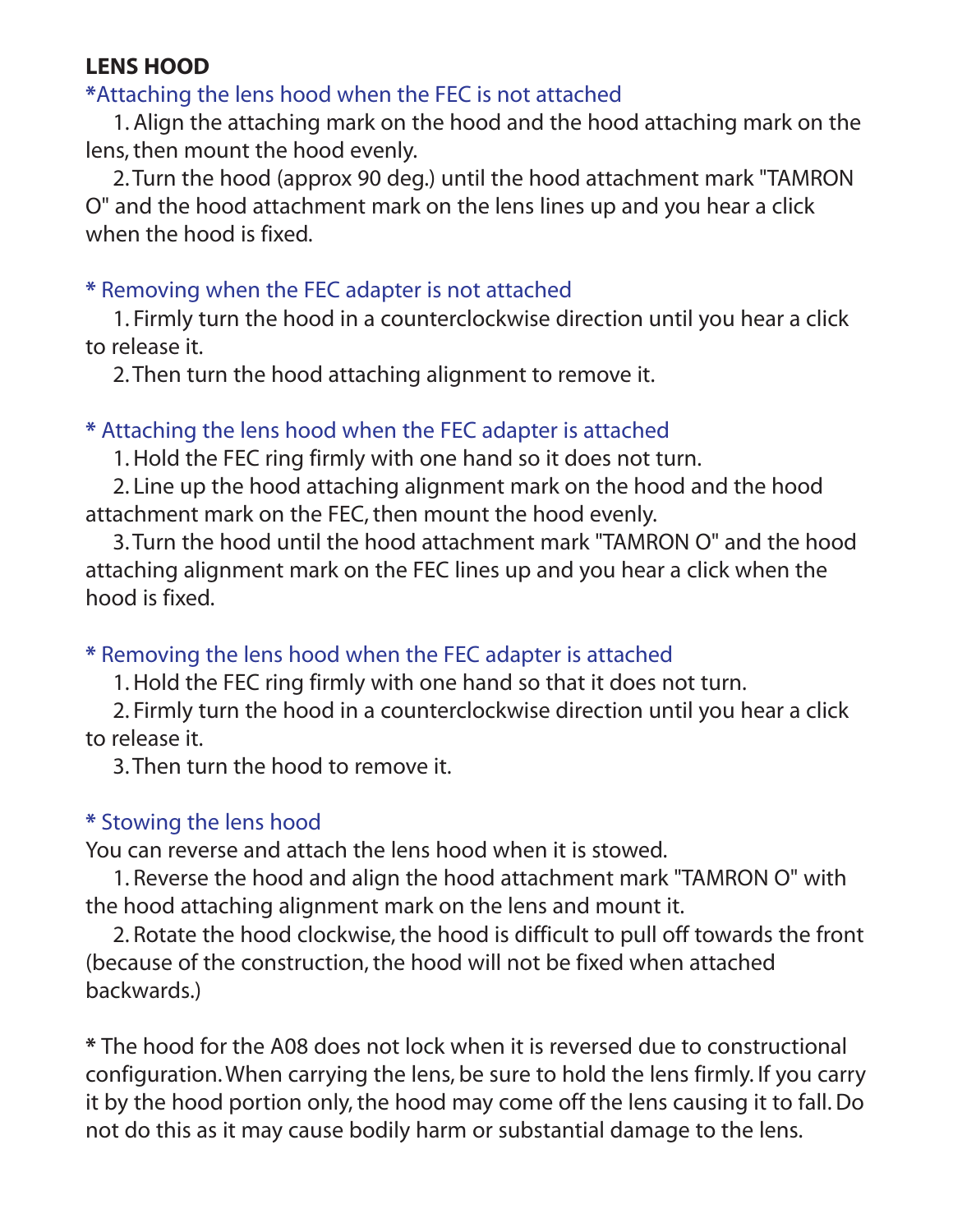#### **ZOOMING**

Rotate the zoom ring of the lens while viewing through the camera's viewfinder and compose your image at the chosen focal length.

### **ZOOM LOCK SWITCH**

Model A08 is equipped with a zoom lock mechanism that prevents the lens barrel from extending towards a longer focal length. This mechanism locks the zoom ring in the 200mm position to prevent the lens from extending while hanging.

1. Locking: Set the zoom ring on the lens to the 200mm position. Move the zoom lock switch toward the camera. The lens barrel is locked in position when the portion beneath "Lock" is red.

2. Releasing: Push the zoom lock switch up. The red indicator is hidden, the zoom lock switch lock is released and the zoom ring can be rotated.

**\*** The zoom lock switch cannot be activated unless the lens is set to 200mm position. Do not force the lock switch or try to rotate the lens barrel while locked. Doing so may cause damage to the lens.

**\*** The zoom lock mechanism is made to prevent the lens barrel from extending while carried around the neck. When not locked in the 200mm position, the lens may change its focal length during a long time exposure when angled in the low or high position.

## **TRIPOD SOCKET**

The A08 come equipped with a socket for using a tripod. Firmly fix the lens tripod mount to the tripod attaching screw when using a tripod.

## **\*** Changing the vertical and horizontal position of the camera

1. Turn the tripod socket fixing screw in the counterclockwise direction to loosen it.

2. Rotate the camera using the lens as the axis and line up the indicator on the tripod mount mark using the vertical or horizontal indicators.

3. Tighten the tripod socket fixing screw in a clockwise direction and lock the camera into place.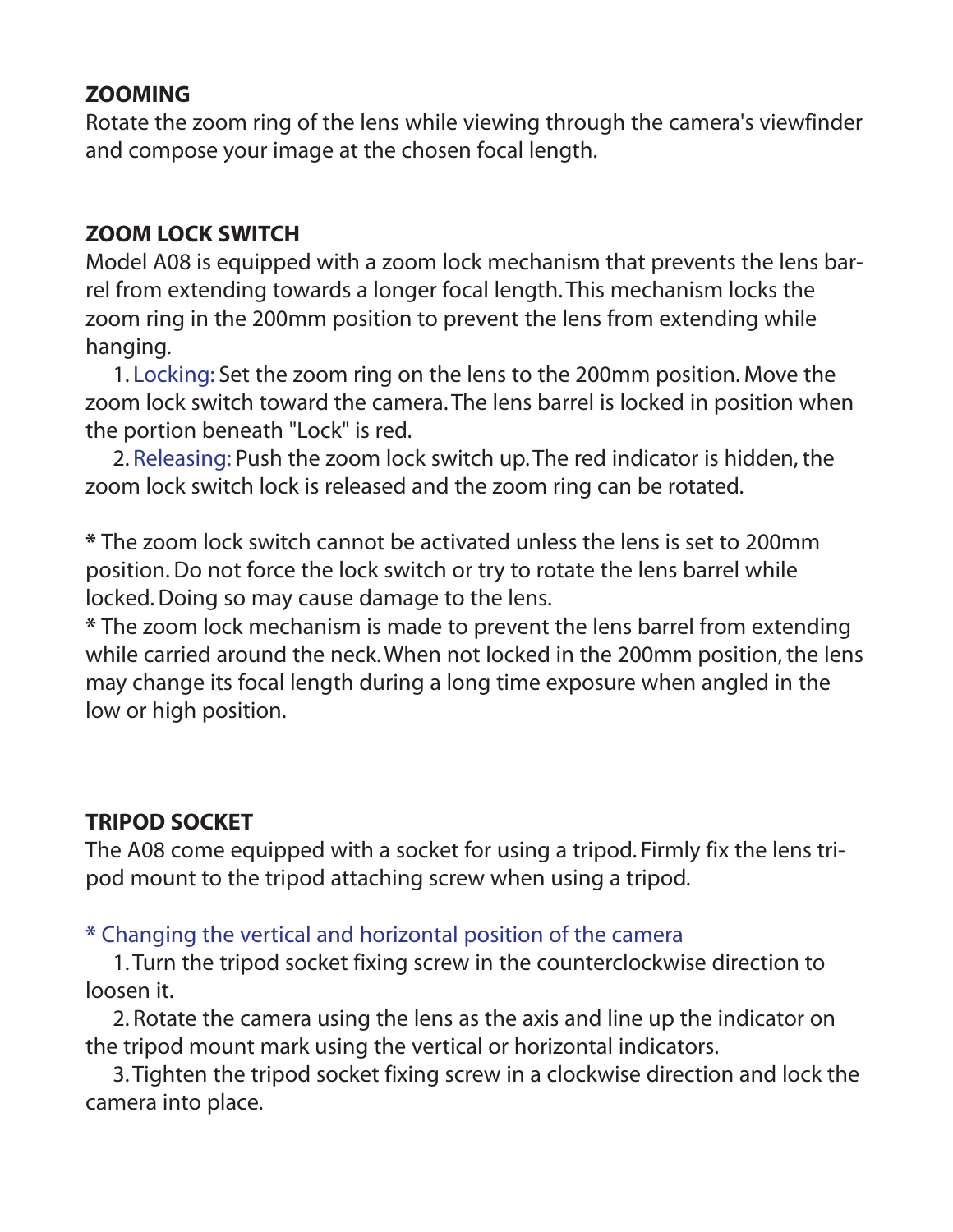#### **TRIPOD SOCKET (Continued)**

#### \* Removing the tripod socket

1. Turn the tripod socket fixing screw in the counterclockwise direction and line up the white mark on the top of the knob with the tripod mount mark.

2. Pull the tripod socket fixing screw outward to open the tripod mount ring and then remove the tripod socket.

## \* Attaching the tripod socket

1. Open the tripod mount ring and set it to the lens.

2. Make sure that the white mark on the top of the tripod socket fixing screw and the tripod mount mark are aligned, and then pull the knob outward.

3. Close the tripod mount ring, and tighten the tripod socket fixing screw in a clockwise direction.

**\*** Hold the camera firmly when removing the tripod socket so you do not drop the camera or the lens.

**\*** Make sure that the white mark on the top of the knob and the indicator on the tripod socket are aligned before you pull on the tripod fixing screw.

#### **DEPTH OF FIELD**

With a camera equipped with a depth of field preview button or a aperture stop down mechanism, the depth of field can be directly observed through the viewfinder screen of your camera.

**\*\***The optical design for this lens takes into consideration the various features of digital single reflex cameras. However, due to the configuration of the digital single reflex cameras, even when the autofocus accuracy is within specifications, the focal point may be a little forward or behind the optimum point when shooting with autofocus under some conditions.

## **PRECAUTIONS IN SHOOTING**

**\*** The Tamron lens, SP AF200-500mm (Model A08) employs an internal focusing [IF] system to achieve a remarkable minimum object distance of 2.5 meters (8.20 feet). Because of the characteristics of this optical design, the angles of view at distances other than infinity are wider than that of the lenses applying an ordinary focusing system.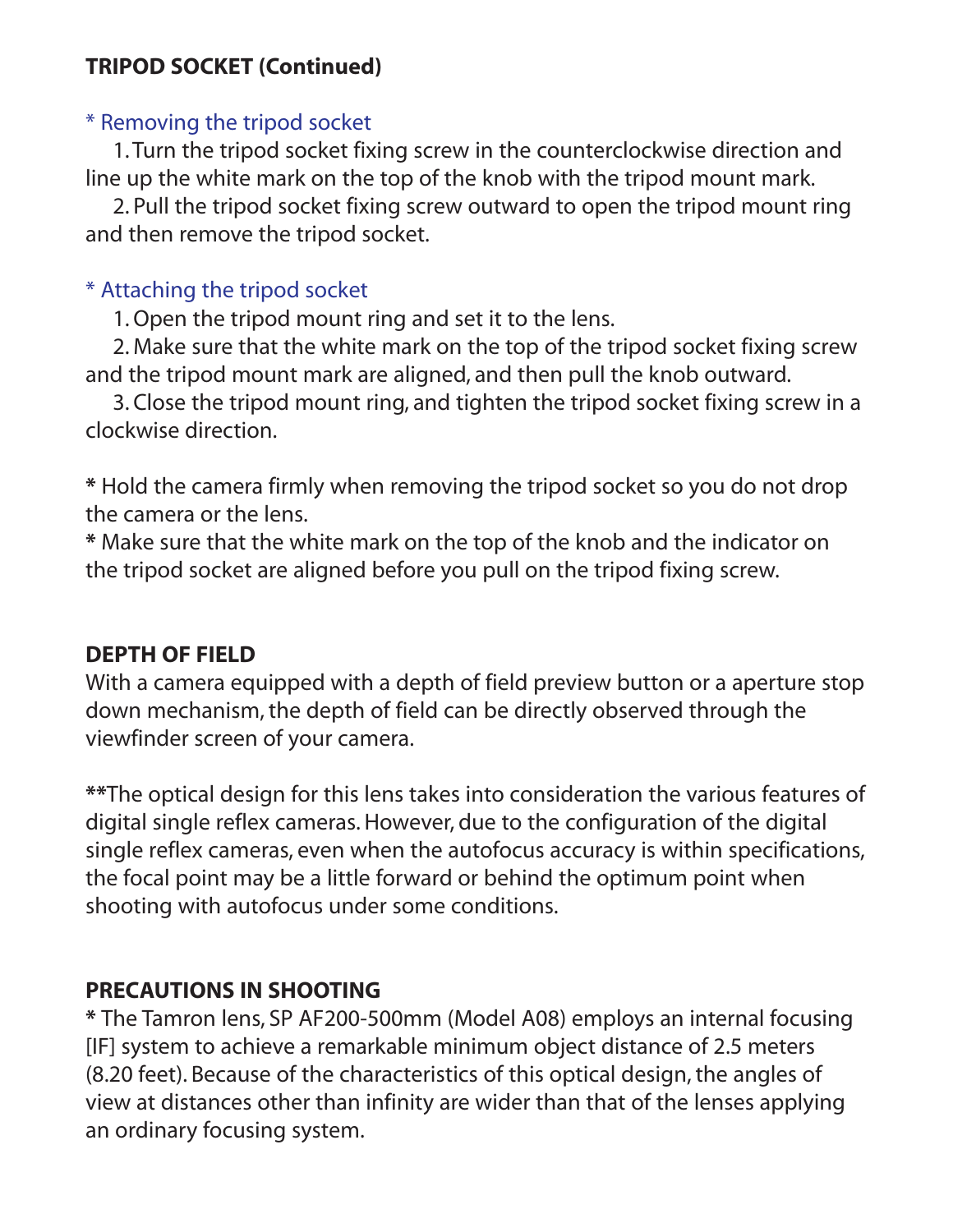\* When the built-in flash on the camera is used, adverse photographic phenomena such as corner illumination fall-off or vignetting at the bottom part of the image may be observed. This is due to the inherent illumination of the coverage of the built-in flash, and/or the relative position of the flash to the edge of the lens barrel which causes shadows on image. It is strongly recommended to use a suitable separate flash unit provided by the camera manufacturer for all flash photography.

\* to attach a lens where the maximum aperture is F3.5 or slower, (ex. High power zoom lenses) is not recommended.

\* When a teleconverter is attached, the focal length of the lens becomes longer but the depth of field becomes shallower and it may be too difficult to shoot in AF mode. Therefore, focusing in MF mode is recommended when a teleconverter is used.

\* Teleconverters are efficient tools to add focal length to the photographer's telephoto lenses including zoom lenses, but cannot be recommended for use with wide angle lenses or zoom lenses that cover wide-angle range focal lengths.

\* When using the lens in a telephoto focal range, it may be necessary to use a tripod to avoid camera shake. Using high speed film (ISO 400 or faster) with a fast shutter speed is also helpful to reduce the influence of camera shake.

\* Do not forcibly turn the focusing ring when the lens in set in AF mode. Doing so could damage the lens and/or camera.

\* Certain camera models may indicate the maximum and minimum aperture values of the lens as approximate numbers. This is inherent to the design if the camera and not an indication of error.

\* Please be aware that there is no infrared index line on any models listed in this owner's manual. Therefore practically no black and white infrared film can be used on this lens.

## **TO ENSURE LONG-TERM SATISFACTION**

\* Avoid touching the glass element surface. Use a photographic lens cloth or blower to remove dust from the lens element surface. When not using the lens, always place a lens cap on it for protection.

\* Use a lens cleaning tissue or lint cloth with a drop of cleaning solution to remove fingerprints or dirt on the glass lens surface with a rotary motion from the center to the edge. Use a silicon cloth to clean your lens barrel only.

\* Clean the lens barrel with a silicon cloth. Do not use benzene or paint thinner or other organic cleansers.